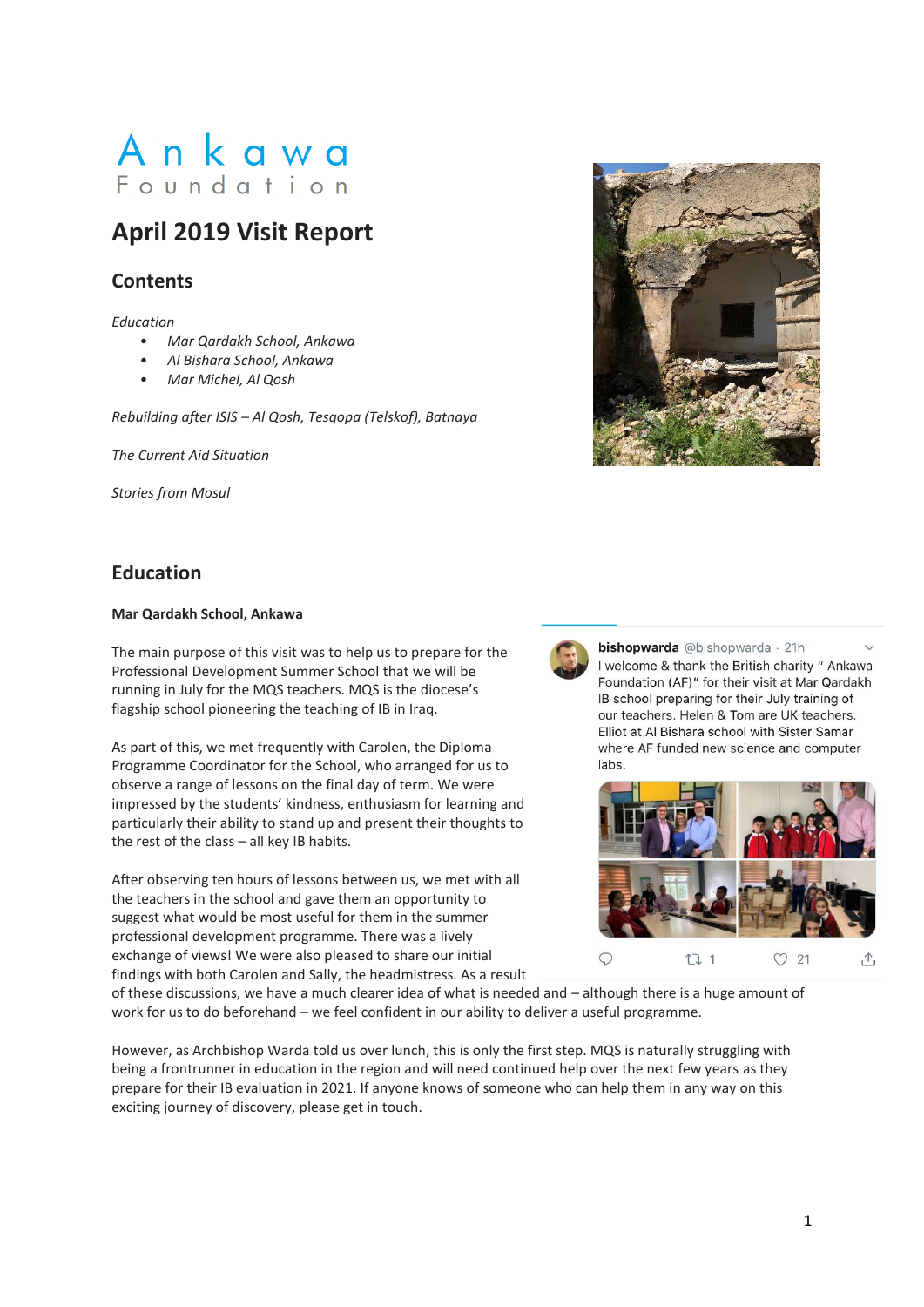#### **Al Bishara School, Ankawa**



This diocesan primary school is unique in that it teaches in Arabic, the language of the displaced families who send their children here. Coming to the end of its first year, and run by Sister Sama, this year we funded science equipment and IT provision to make the school legally compliant within the Kurdish school system. It currently has children from 4 to 9 years but will grow the school to take the current children all the way through to 12 from next year. It already has 25 first year children registered to enrol in the Autumn, when it will grow

to over 80 children – its final expected school rota is planned to be 200 children. Arabic speaking children who cannot afford fees are often excluded from the Kurdish school system or struggle to keep up within it. As well as local Iraqi families, there are several Syrian refugee children who are admitted free due to their poverty.

Several issues remain here – one is teacher training, which would need to be in Arabic (although they do aim

to teach English to the children). The second is in space and equipment. Whilst a private school, as the school grows it will need support for materials as the fees are kept low to ensure affordability for the families and go towards building maintenance and teacher salaries – which are already way below the diocesan, and state average.

AF aims to continue to support Al Bishara school through 2019 through a grant for materials to be provided for the new school year in October 2019. We hope to match last year's grant of \$8000 for the provision of science and IT equipment to make the school compliant. We also hope to bring books and other education support equipment to the school on our visit in July 2019.



#### **Mar Michel School, Al Qosh**



There is evidence for a school attached to the church of Mar Michel since the sixth century; one of the oldest known Christian schools in the world. However, it has of late fallen out of use and been replaced by three state schools around the town. However, thanks to the generosity of donors in America and the Hungarian government, the school of Mar Michel is opening once again.

The new buildings, next to the New Monastery of Rabban Hormizd, are in the process of being built and the plan is to open the school as a new private school for 200 children in 2020. Over 60% of children in Iraq attend private schools due to the terrible state of national Iragi education, and much of the schooling around Al Qosh is in the wrong language. What is notable about the new Mar Michel is that it will be open to both Christian and Yazidi children, as well as catering to the forty orphans in the church's orphanages in the town.

The school is a way off being completed, but we promised Fr Salarkajo that we would visit it again in July to see progress. We have also raised the future prospect of providing future training of their teachers in conjunction with MQS.

### **Rebuilding after ISIS – and what remains to be done**

One of the privileges of staying overnight in Al Qosh, thanks to the hospitality of the amazing Fr Aram, the parish priest of Batnaya, was seeing how much rebuilding has happened after ISIS. The church is taking the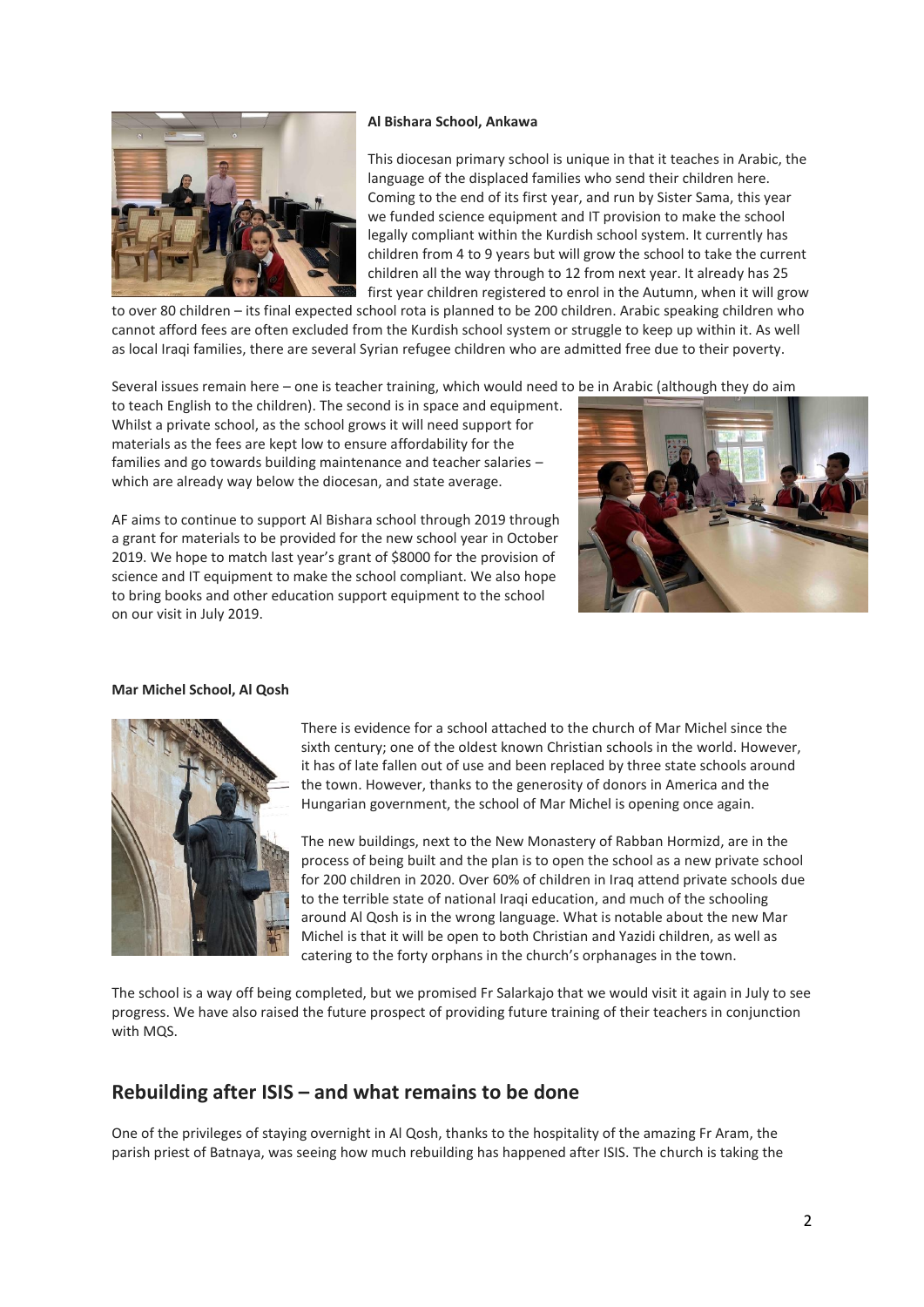lead in organising the redevelopment not only of the towns of Tesqopa and Batnaya, but also of the communities themselves.



At Tesqopa, after entering down a street pockmarked by bulletholes and shelled houses, we were lucky enough to witness the replacement work restoring the cross of Mar George's on top of the church. This building had been ravaged by ISIS during their occupation and the transformation of the interior was breathtaking. 50 children were sat inside, preparing for their First Holy Communion. In the building next door, a group of adults with Downs Syndrome and a range of disabilities were enjoying a group class for singing and dancing. The church has always been the centre of the community here and the walls of the offices were adorned with maps charting and planning the restoration of the whole town. It is a monumental task.

A little further down the road, the church of Mar Joseph was in the process of having its walls and dome finished. The bell from the old tower lay on the new roof, waiting to be refitted so that it could be rung out over the Nineveh Plains once again. Back in Al Qosh, the shrine of the prophet Nahum, who foretold the destruction of

the Assyrian Empire millennia ago, had new walls and a new roof, no longer exposed to the elements. In the works yard next door, the new lintels for the entrance lay, waiting to greet visitors for the next millennium.

However, there is a huge amount still needed. Even though many of the houses in the town have been restored, much of the Old Town with their centuries old houses, has been abandoned, ravaged by rapid decay from standing empty. The mud brick of the Nineveh Plains has not responded well to the wettest winter in sixty years.

From Tesqopa, we could see the Peshmerga frontline and beyond that, the water tower of Batnaya, the parish of Fr Aram, our host. 80% of the town is completely destroyed. There is only water in a fifth of the town. 650 families' homes are in ruins. When we asked Fr Aram what he needed, he laughed and replied, "Everything."





The physical rebuilding is only one part of the

process. There is real concern amongst the church about the psychological impact of the ISIS emergency on the communities. The old people are traumatised, the young depressed and frightened. To combat this, Fr Aram has set up two Trauma Centres, one in Al Qosh and one in Tesqopa. We were lucky enough to visit the Al Qosh centre on our last visit and heard much about its excellent work providing psychotherapy for PTSD and its training of the young people for work skills and against early marriage and gender-based violence. It was inspiring to see its work continuing and expanded to include its close neighbour, Tesqopa. Crucially, the centres are open to all faiths, particularly important in Al Qosh which has a large Yazidi minority living nearby. As was written in large letters in each of the classrooms in the centres, "We are all one family."

As part of the Centres' work in improving the chances of the young survivors in the community, Fr Aram has also instituted English lessons (English being the most sought-after language; a philosophy also evident in the Anglophone MQS). It was rather delightful therefore to walk into one of the classrooms and see it bedecked with double-decker buses, the Houses of Parliament, red phoneboxes and Big Ben in the middle of the Nineveh Plain!

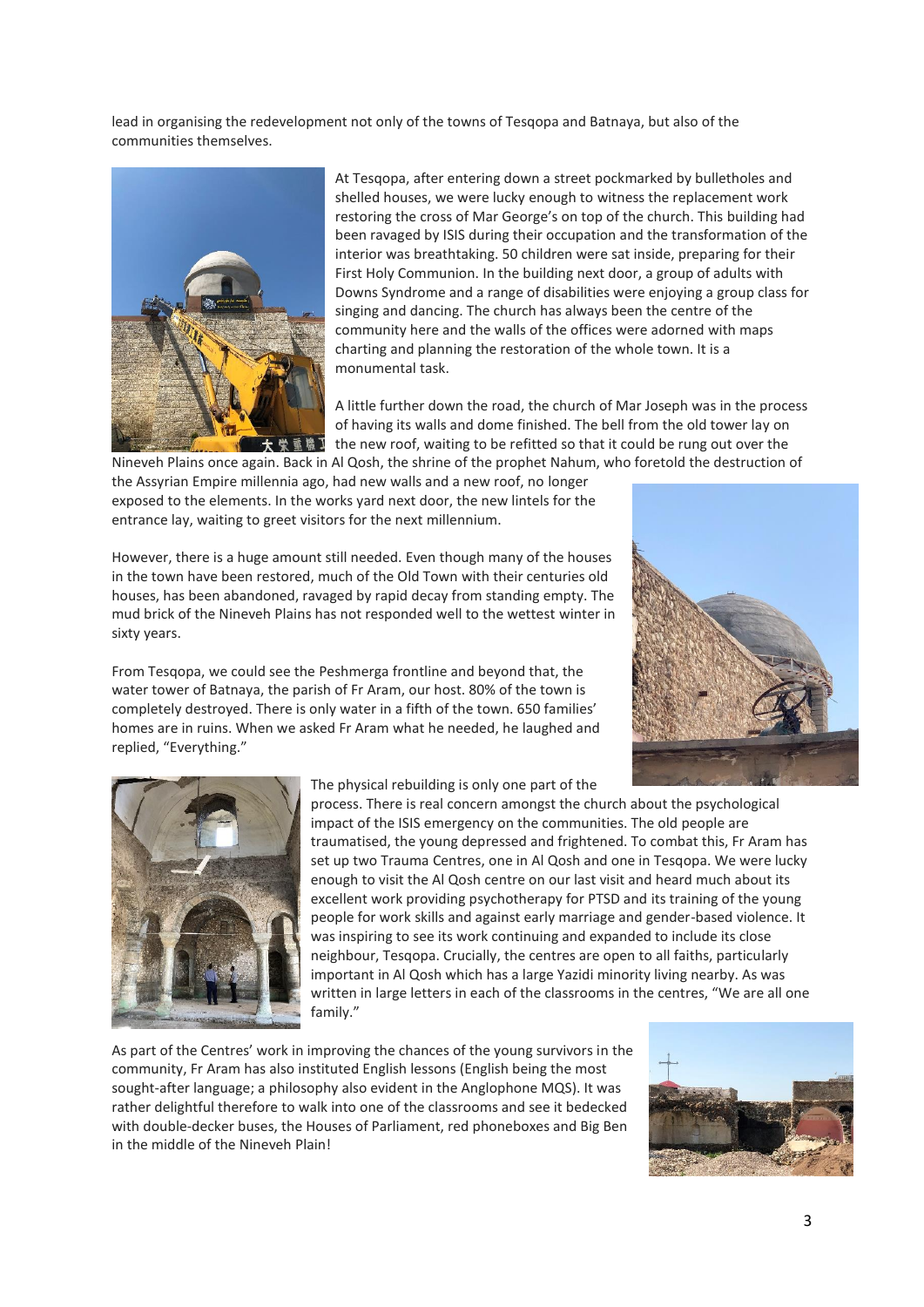We also discussed the financing of the centres with Fr Aram. Because of the expense of getting professional therapists to come to stay at the centres, the budget from last year was \$127000 in total. However, he was keen to stress that a lot of that came from individual small donations.

### **The Current Aid Situation**

A worrying development on this visit was the significant sense of frustration with the Aid Agencies and the difficulty of translating their pledges into reality on the ground. USAID and UNDP were seen as being genuinely helpful. However, the huge increase in funding promised by the Trump Administration in Washington – the HR390 funding – had simply not materialised. Other countries had promised aid and then the money had dried up as soon as a Minister had visited and the photo opportunity taken.

In the rebuilding of Tesqopa, we heard of how UNICEF forbade the rebuilding of the local school unless under their supervision. When the day came for the opening, it was discovered that they had repainted all of the walls, but that the interior was a burnt-out shell. Fr Salarkajo told a meeting of UK Parliamentarians about this disgrace and got an apology and the school was soon refitted.

Fr Aram was more reticent about criticising the Aid organisations. However, he did tell us, with a wry smile, that there were 3680 foreign NGOs registered in Iraq. He then very eloquently turned to face the map of his devastated village, still ruined two years after liberation.



### **Stories from Mosul**

While it was moving to see the progress and hard work of those who had returned to their former homes in the Nineveh Plains, we were also fortunate enough to spend time with those who had been forced to flee Mosul five years ago and those who were now able to go back and resume their former lives.



One of these, Victor, the dentist of Al Qosh, invited us in to tea in his house so that he could share his story. We were soon joined by many of his friends and neighbours. As we ate the Turkish Delight he had bought in Mosul that week, he recounted – through Fr Aram's translation – the night that ISIS had taken the city by surprise. The bishop – fortunately – had been giving a lecture in Erbil that night and so avoided capture (unlike one of his priests and three deacons who were gunned down outside their church). With the situation uncertain, the bishop phoned Victor – a member of the Church Council – and asked him to retrieve vital documents. As a result, Victor, a dentist, found himself that night breaking into the church offices via a nextdoor property, clambering over back walls and smuggling out vital deeds and registers so that the church might, some day, return and resume its role.

We asked what had happened to his own possessions? He shrugged and gestured around the room. Since the liberation of the city, he had returned to his home and searched around his neighbours- these few things were all that remained from the looters: a painting of the Holy Family, a San Damiano cross, a small statue of Napoleon